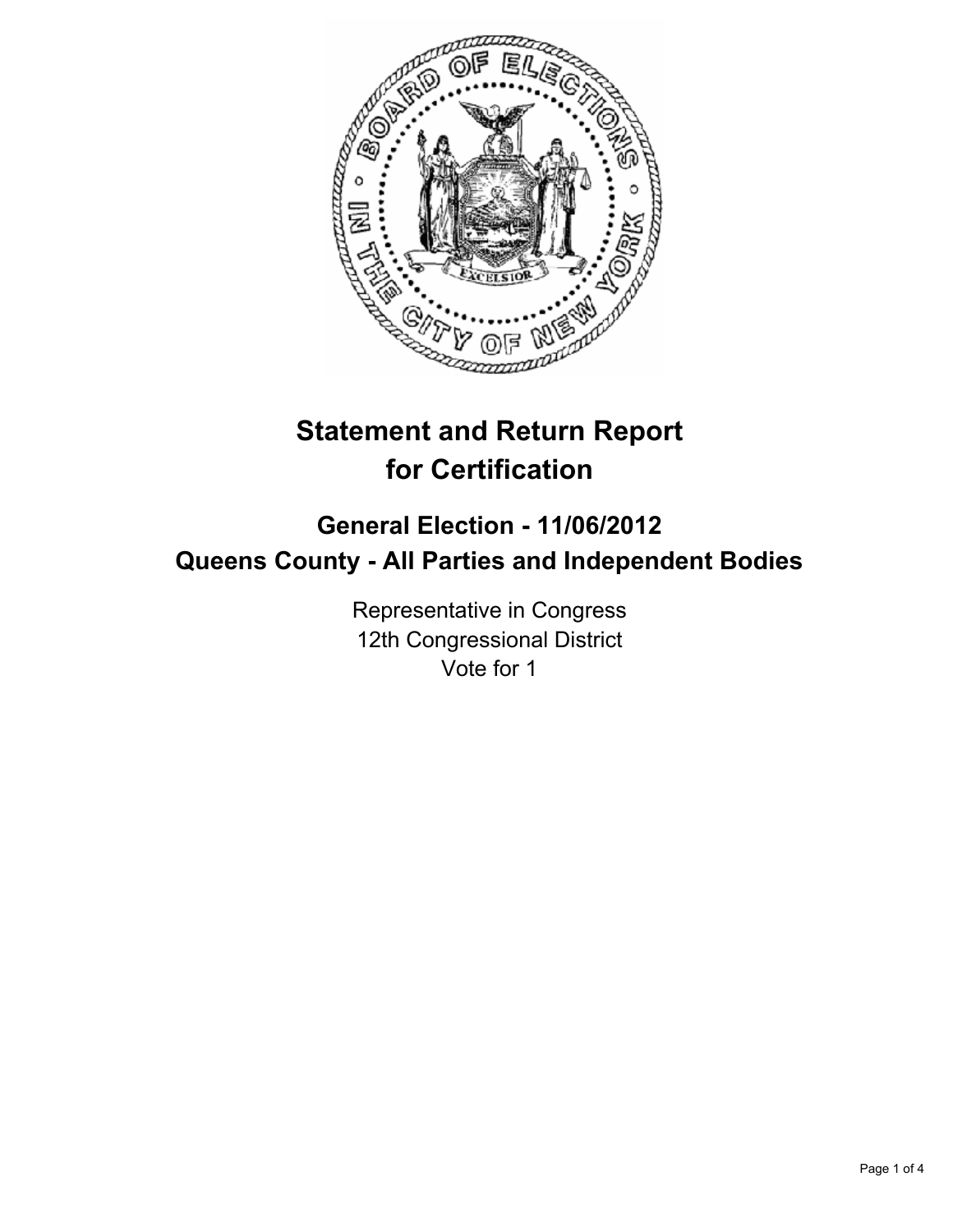

### **Assembly District 30**

| PUBLIC COUNTER                                           | 3,499    |
|----------------------------------------------------------|----------|
| <b>EMERGENCY</b>                                         | 0        |
| <b>ABSENTEE/MILITARY</b>                                 | 95       |
| <b>FEDERAL</b>                                           | 53       |
| <b>SPECIAL PRESIDENTIAL</b>                              | $\Omega$ |
| <b>AFFIDAVIT</b>                                         | 333      |
| <b>Total Ballots</b>                                     | 3,980    |
| Less - Inapplicable Federal/Special Presidential Ballots | 0        |
| <b>Total Applicable Ballots</b>                          | 3,980    |
| CAROLYN B. MALONEY (DEMOCRATIC)                          | 2,937    |
| CHRISTOPHER R. WIGHT (REPUBLICAN)                        | 378      |
| CHRISTOPHER R. WIGHT (CONSERVATIVE)                      | 36       |
| CAROLYN B. MALONEY (WORKING FAMILIES)                    | 155      |
| CHRISTOPHER R. WIGHT (INDEPENDENCE)                      | 35       |
| CAROLYN MALONEY (WRITE-IN)                               | 1        |
| RALPH NADER (WRITE-IN)                                   | 1        |
| UNATTRIBUTABLE WRITE-IN (WRITE-IN)                       | 1        |
| <b>Total Votes</b>                                       | 3,544    |
| Unrecorded                                               | 436      |

#### **Assembly District 36**

| <b>PUBLIC COUNTER</b>                                    | 15,797         |
|----------------------------------------------------------|----------------|
| <b>EMERGENCY</b>                                         | 0              |
| ABSENTEE/MILITARY                                        | 456            |
| <b>FEDERAL</b>                                           | 264            |
| <b>SPECIAL PRESIDENTIAL</b>                              | 0              |
| <b>AFFIDAVIT</b>                                         | 1,535          |
| <b>Total Ballots</b>                                     | 18,052         |
| Less - Inapplicable Federal/Special Presidential Ballots | 0              |
| <b>Total Applicable Ballots</b>                          | 18,052         |
| CAROLYN B. MALONEY (DEMOCRATIC)                          | 13,032         |
| CHRISTOPHER R. WIGHT (REPUBLICAN)                        | 1,932          |
| CHRISTOPHER R. WIGHT (CONSERVATIVE)                      | 155            |
| CAROLYN B. MALONEY (WORKING FAMILIES)                    | 765            |
| CHRISTOPHER R. WIGHT (INDEPENDENCE)                      | 156            |
| BECKY MANSELL (WRITE-IN)                                 | 1              |
| CAROLYN MALONEY (WRITE-IN)                               | 1              |
| DAVID R. BOWIE (WRITE-IN)                                | $\mathbf{1}$   |
| FRANK A. HIGHTOWER (WRITE-IN)                            | $\mathbf{1}$   |
| <b>GEORGE EMERTZIADIS (WRITE-IN)</b>                     | $\mathbf{1}$   |
| JOEL YOUNG (WRITE-IN)                                    | 1              |
| JOSEPH CROWLEY (WRITE-IN)                                | $\overline{2}$ |
| UNATTRIBUTABLE WRITE-IN (WRITE-IN)                       | $\overline{7}$ |
| <b>Total Votes</b>                                       | 16,055         |
| Unrecorded                                               | 1,997          |
|                                                          |                |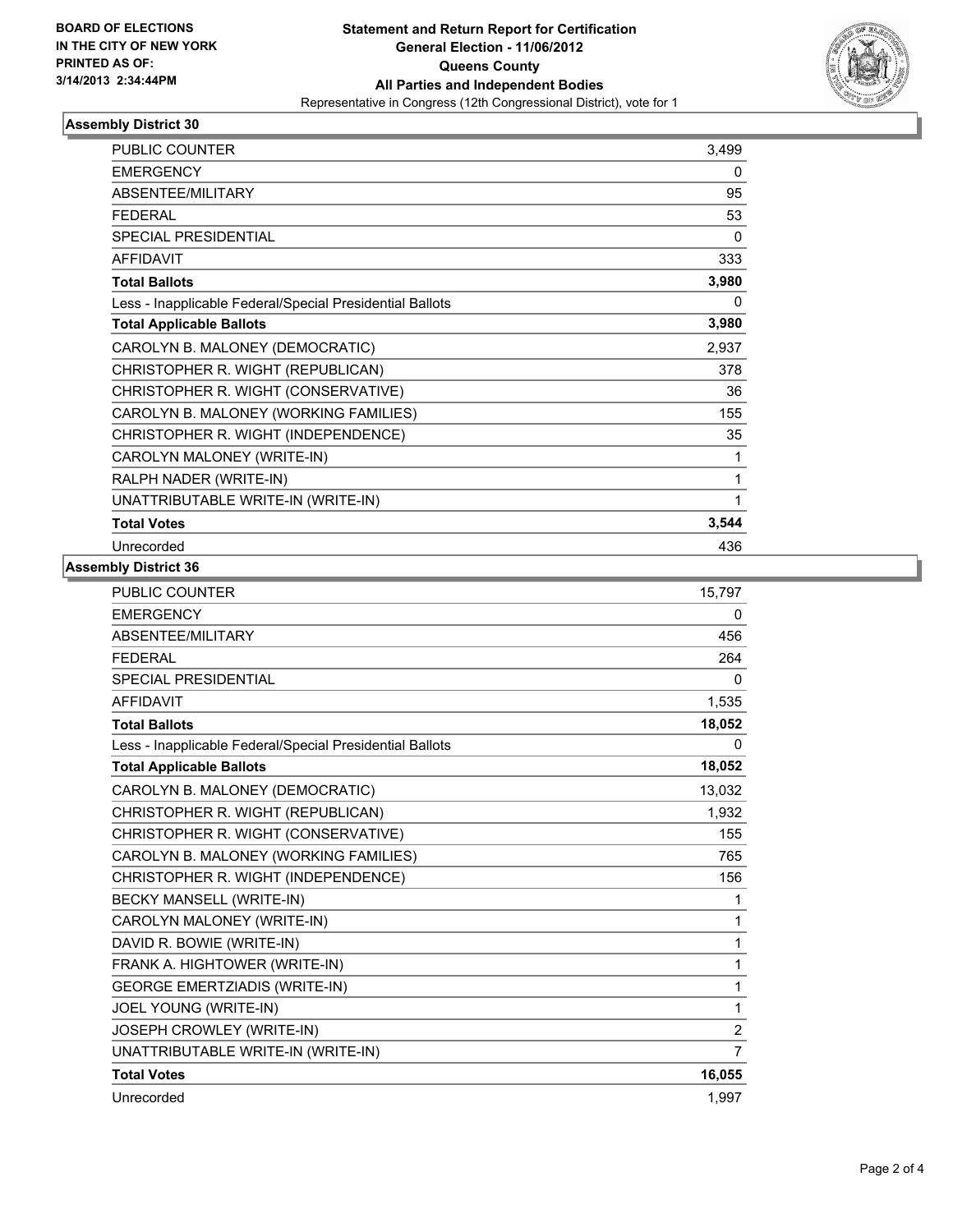

#### **Assembly District 37**

| <b>PUBLIC COUNTER</b>                                    | 10,997 |
|----------------------------------------------------------|--------|
| <b>EMERGENCY</b>                                         | 18     |
| ABSENTEE/MILITARY                                        | 286    |
| <b>FFDFRAL</b>                                           | 75     |
| <b>SPECIAL PRESIDENTIAL</b>                              | 0      |
| <b>AFFIDAVIT</b>                                         | 1,511  |
| <b>Total Ballots</b>                                     | 12,887 |
| Less - Inapplicable Federal/Special Presidential Ballots | 0      |
| <b>Total Applicable Ballots</b>                          | 12,887 |
| CAROLYN B. MALONEY (DEMOCRATIC)                          | 10,124 |
| CHRISTOPHER R. WIGHT (REPUBLICAN)                        | 866    |
| CHRISTOPHER R. WIGHT (CONSERVATIVE)                      | 87     |
| CAROLYN B. MALONEY (WORKING FAMILIES)                    | 308    |
| CHRISTOPHER R. WIGHT (INDEPENDENCE)                      | 86     |
| CAROLYN MALONEY (WRITE-IN)                               | 1      |
| DANIELLE JOHNSON (WRITE-IN)                              | 1      |
| KENNETH BARBINA (WRITE-IN)                               | 1      |
| ROGER WEISMAN (WRITE-IN)                                 | 1      |
| RUDOLF G. SANCHEZ II (WRITE-IN)                          | 1      |
| UNATTRIBUTABLE WRITE-IN (WRITE-IN)                       | 7      |
| <b>Total Votes</b>                                       | 11,483 |
| Unrecorded                                               | 1.404  |